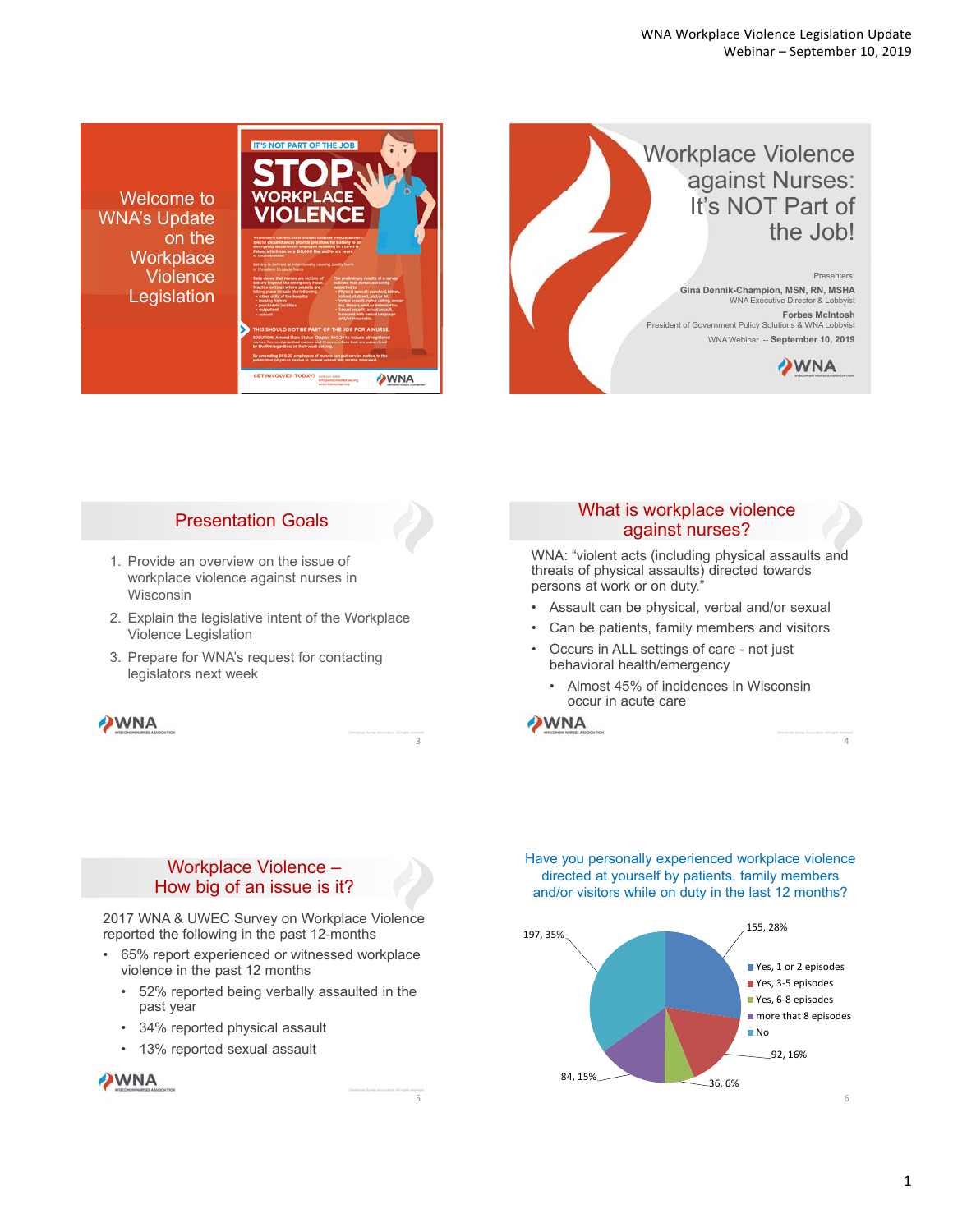#### What type of violence have you experienced in the workplace? (please check all that apply)



## Physical Violence Experienced/Witnessed

- Patient punching staff • Hitting, kicking, grabbing,
- spitting • Patient punched my CNA in the face
- Biting
- Throwing objects TV remotes, furniture,
- Hair pulling, hair ripped out
- Knocked staff out cold
- Throwing bodily fluids on staff
- Headbutt in the face
- 5 Concussions, herniated disc, broken leg, bursitis in shoulder from aggressive contact, knocked out front tooth
- Strangled
- Stabbed with pens
- Gouged nails into my arm
- Thrown to the floor
- Scratched
- Patient jumped on my back and tried to bite me, wrap IV tubing around my neck and try to hit me with the IV pole

# Verbal Violence Experienced/Witnessed

• Yelling slanderous comments

multiple times • Swearing, berating, insults • Threats to harm me, rape me, hurt my kids

• Bullied

• Threating, use of profanity • Threat of killing my unborn child‐ patient attacked staff

- Threaten my license • Legal threats
- Racial Slurs
- Called inappropriate names
	- Name calling, racist remarks false accusations, staff bashing

9

11

#### Sexual Violence Experienced/Witnessed

- Suggestive dirty talk
- Molestation of male and female staff
- Pushed up against a wall and attempted to kiss
- Coworkers have been stalked by patients, involving sexually inappropriate letters being written after discharge

10



If you did not report the workplace violence directed toward you by patients or visitors, was it due to any of the following reasons: If you experienced or witnessed workplace violence by patients, family members and/or visitors has it led to any of the following conditions/processes? (please check all that apply)

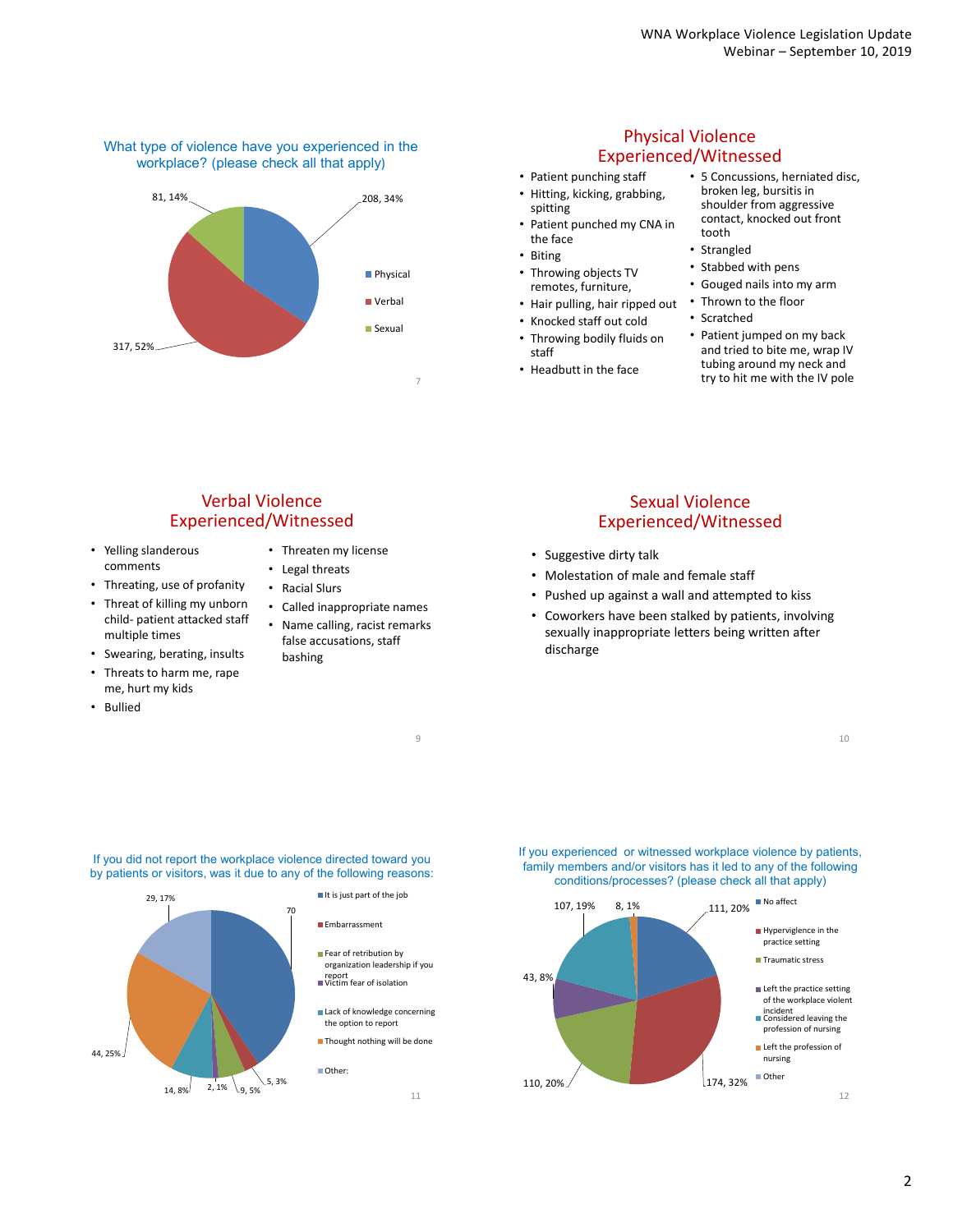14

## Workplace Violence – How big of an issue is it?

- OSHA (2011-2013) Nearly 2 million American workers reported having been victims of workplace violence each year.
	- Unfortunately, many more cases go unreported.
- Workplace violence assaults range from 23,540 to 25,630 annually
	- Seventy to 74% occurring in health care and social services arenas

| <b>OWNA</b>                |
|----------------------------|
| WISCONSIN HURSES ASSOCIATE |

#### What are some outcomes of workplace violence?

#### • Physical and emotional consequences

- Acute (short-term) or chronic (long term)
- Minor to serious injuries/death
- Temporary to permanent disability
- Psychological trauma
- Financial consequences
	- Lost work time
	- Out of pocket expenses for care or legal fees



## "But isn't our focus to take care of patients?"

#### "**I WILL PROTECT MY OWN LIFE so I CAN Protect MY Patients"** (ANA, 2019)

- Workplace violence can and does impact retention of employees
	- Due to injuries suffered
	- Contributes to nurse burnout
- Health care workers who leave because of assaults and threats of violence contribute to a healthcare workforce shortage

WNA

15

13

## Current State of the Law

**Battery**: a person who intentionally causes bodily harm to another without the other person's consent

• Penalties increase depending on severity of injury (fines/imprisonment)

#### **Criminal Code Wisconsin State Statute 940**:

workplace violence against workers from certain settings can receive a Class H Felony charge

- Class H felony: Fines of up to \$10,000, prison terms of up to six years
- Includes law enforcement officers, persons
- serving on a jury, and emergency medical care providers 16

## Current State of the Law other States

• 31 states impose additional penalties on workplace violence against nurses in all health care settings

AL, AK, AR, AZ, CA, CO, CT, DE, FL, HI, ID, IL, IA, MI, MT, NE, NV, NJ, NM, NY, NC, OH, OK, RI, TN, TX, UT, VT, VA, WV, WY Let's make WI 32!!

**WNA** 

17

# Wisconsin Legislature

**Governor Tony Evers (D)** First Elected 2018 | Re‐Elect 2022

| Senate                            | <b>Members</b> |            | 33 |
|-----------------------------------|----------------|------------|----|
| 2020 Re-Elect Even Numbered Seats |                | Republican | 19 |
|                                   |                | Democratic | 14 |
| Assembly                          | <b>Members</b> |            | 99 |
| 2020 Re-Elect All Seats           |                | Republican | 63 |
|                                   |                | Democratic | 36 |

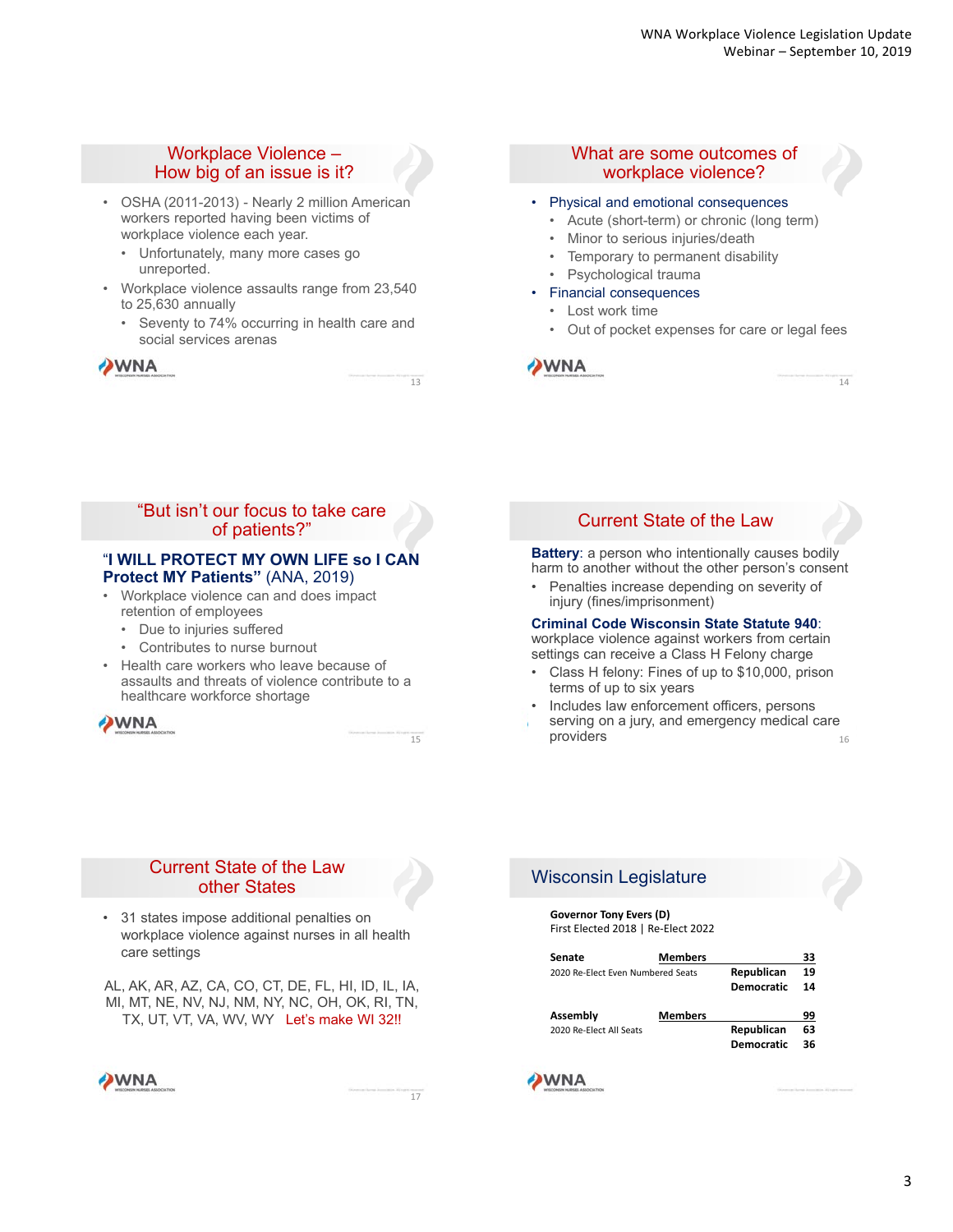**Gordon Hintz** 

(D - Oshkosh)

| Republican 19 |  |
|---------------|--|
| Democratic 14 |  |
|               |  |

• 4‐Year Terms | Election 2020 "Even‐Numbered" Districts

- 4 new Senators elected in 2018.
- 8 Senators are women (2 African American).
- Average age of Senate is 58 (Ages 31 to 91).
- All 33 senators continued their formal education beyond high school.



#### **Members 99** State Assembly **Republican 63 Democratic 36** • 2‐Year Terms | Election 2020 All Districts • 18 new Assembly Representatives elected in 2018. • Largest majority held by a party since the 1957. • 28 members are women (4 more than last session). • 5 Representatives are African‐American and 3 Hispanic. • Average age of Assembly is 49 (Ages 19 to 80). • 47 hold bachelor's degrees, 24 pursued graduate degrees. **ASSEMBLY**<br>SPEAKER **MAJORITY MINORITY** LEADER LEADER

Jim Steineko

(R - Kaukauna)







Representative Gae Magnafici

Assembly District 28 R‐Dresser



**DWNA** 



#### Nurse Workplace Violence Legislation Senate Bill 163 - Assembly Bill 175

 $(R - Roch$ 



#### Nurse Workplace Violence Legislation Senate Bill 163

#### **Senate Committee on Judiciary & Public Safety**



Committee Members:

Sen. Van Wanggaard, Chair (R‐Racine) – Retired Law Enforcement

Sen. André Jacque, Vice‐Chair (R‐DePere)

- Sen. Alberta Darling (R‐River Hills)
- Sen. Fred Risser (D‐Madison) ‐ Attorney

Sen. Lena Taylor (D‐Milwaukee) ‐ Attorney

Public Hearing Scheduled: **9/17/19 10:00 am Rm. 411 South State Capitol**



#### Nurse Workplace Violence Legislation Assembly Bill 175

#### **Assembly Committee on Criminal Justice & Public Safety**

Committee Members:



**WNA** 

Rep. Spiros, Chair (R‐Marshfield) Rep. Sortwell, VC (R‐Two Rivers) Rep. Ott (R‐Mequon)\* Rep. Steffen (R‐Green Bay) Rep. Horlacher (R‐Mukwanago)\* Rep. Duchow (R‐Delafield)

Public Hearing Scheduled: Wednesday 9/18/19 State Capitol

Rep. Crowley (D‐Milwaukee Rep. Spreitzer (D‐Beloit) Rep. Emerson (D‐Eau Claire) Rep. Stubbs (D‐Madison) Rep. McGuire (D‐Kenosha)\* \* *Attorney*

Rep. Novak (R‐Dodgeville) Rep. Schraa (R‐Oshkosh) Rep. Krug (R‐Nekoosa)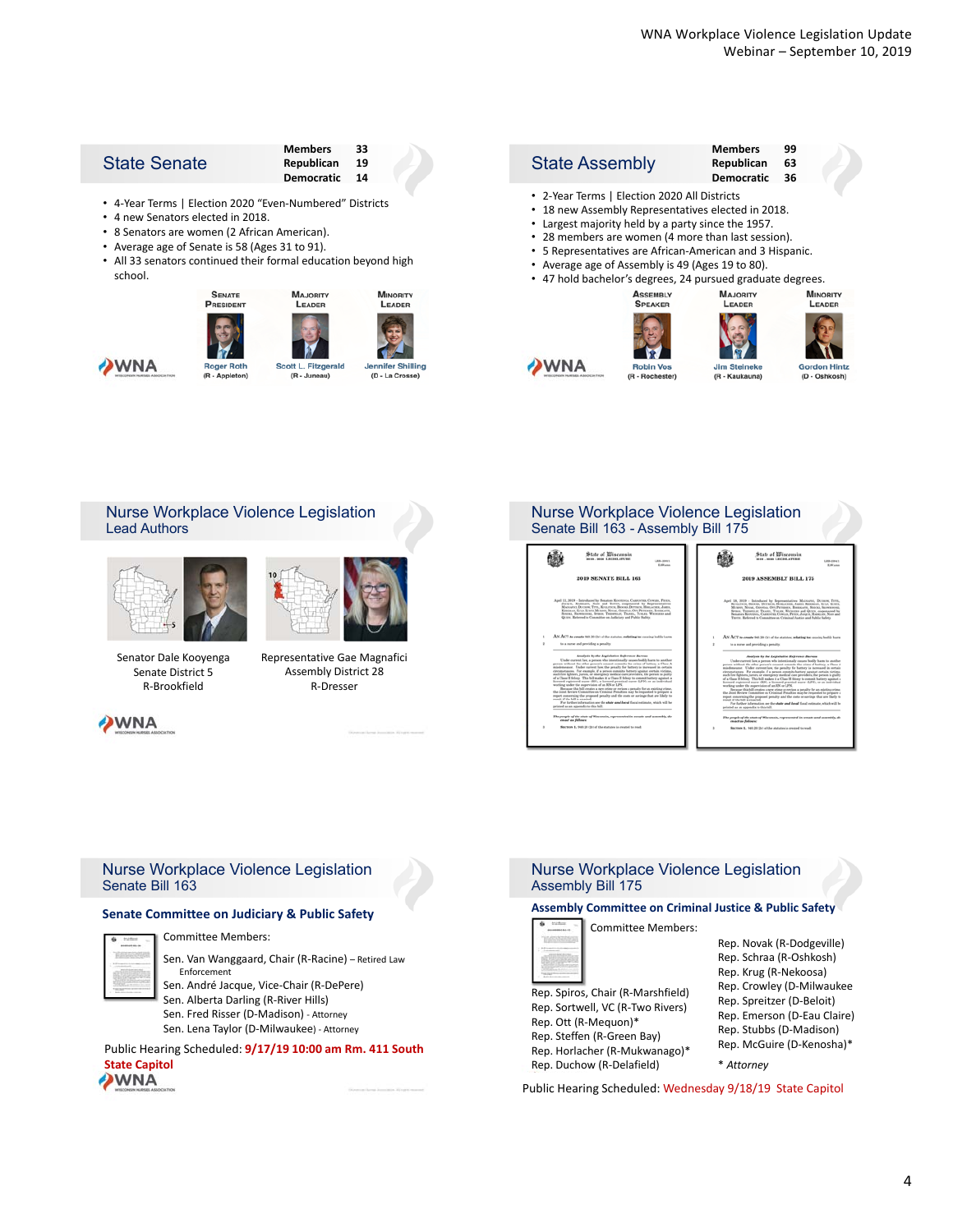26

#### Nurse Workplace Violence Legislation Nurse workplace violence Legislation<br>Senate Bill 163 - Assembly Bill 175

- Under current law, a person who intentionally causes bodily harm to another person without the other person's consent commits the crime of battery, a Class A misdemeanor.
- Under current law, the penalty for battery is increased in certain circumstances. For example, if a person commits battery against certain victims, such fire fighters, jurors, or emergency medical care providers, the person is guilty of a Class H felony.
- **This bill makes it a Class H felony to commit battery against a licensed registered nurse (RN), a licensed practical nurse (LPN), or an individual working under the supervision of an RN or LPN.**
- Wisconsin Statute §939.50(3)(h). Class H Felony: Fine not to Exceed \$10,000 or imprisonment not to exceed 6-years, or both).

- Come one or both days to register support and observe
- Come one or both days to testify
- Send letter via email to the members of the Committees asking for support and to vote it out of committee asap
- Send letter via email to your legislator requesting support
- It will be very important to contact your legislator if he/she is a member of one of the committees.



## Testifying Tips

- **1. Register "to speak in favor"; provide written testimony with your name and home address.**
- **2. Identify yourself, your professional title and where you work.**
- **3. Give the Committee your one-line starter.** "I am testifying in support of the Nurse Workplace Violence bill."
- **4. Frame the issue.** Talk about the problem this legislation will solve and what society and nursing profession will gain from it. Explain how passage will benefit a broad base of caregivers – nurses.

## Testifying Tips

- **5. Legislators are people.** Talk to them as people; be friendly, sincere, and honest.
- **6. Legislators are generalists.** Due to the nature of the job they know a little about a lot but may not know the details about the nursing profession and the issue of workplace violence. Don't expect them to be versed in the topic. Begin with an explanation of the general topic including necessary background. Be as succinct as possible.
- **7. Provide good information, give only facts.**  Legislators are influenced by facts. If the facts are on your side you will have a much better chance of obtaining their agreement and support. 28

# Testifying Tips

- **8. Answer all questions directly; don't provide only half the story; "Yes – No – I don't know."** If a legislator believes he or she has been deceived or misled, you will be working with an angry legislator. It's okay to reply - "I don't know.
- **9. Recognize that there is probably a sound logical argument in opposition to you.** There are other interest groups who believe and argue logically that what you want to do is not good public policy. Holding such views does not make your opponents bad people, but as nurses in the field we respectfully disagree. Some legislators will disagree with your position. Treat them respectfully. They may be allies on other issues.

29

27

# Talking Points for Legislators

- Workplace Violence against nurses is becoming all too common.
	- Describe your experience (witness or victim)
	- Did or was it reported
	- Why or why not?
	- Were the police contacted
	- What was the result?



30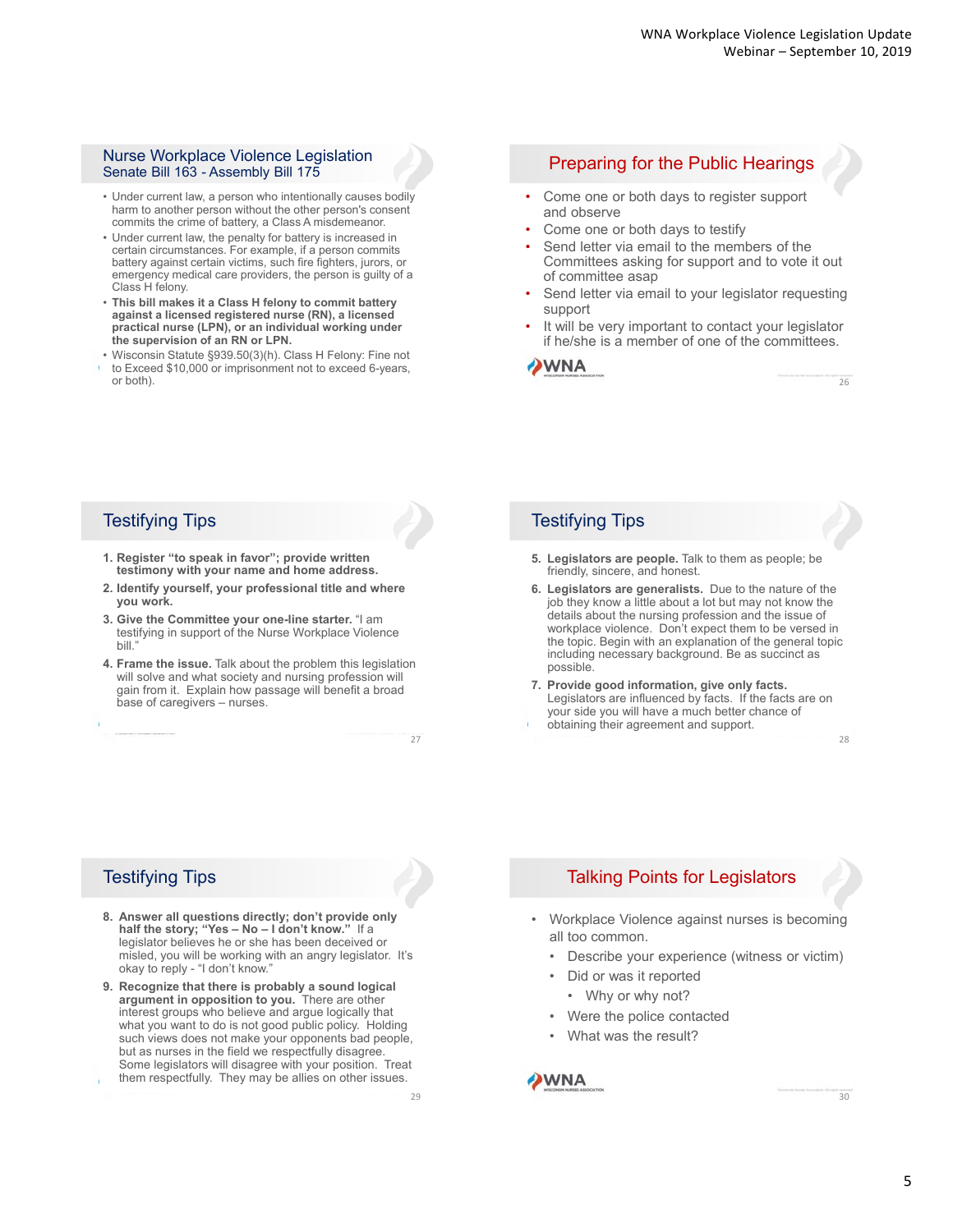# Talking Points for Legislators

- Expanding the Level H Felony penalty to all settings where nurses work can support nurse safety by:
	- There will be increased visibility that physical, emotional and/or sexual assaults or threats of assaults against nurses will not be tolerated.
	- Nurses will feel more empowered to report actual or threats of assaults.

## WNA

# Talking Points for Legislators

- Increased reporting will hopefully stop perpetrators as more nurses become confident in sharing the criminal penalty for assault.
- 31 states impose additional penalties on workplace violence against nurses in all health care settings - this includes Illinois, Iowa and Michigan.



32

## **Discussion**

#### Participant Poll

- 1. Are you planning on contacting members of the Senate and Assembly Criminal Justice and Safety Committee?
- 2. Are you able to attend one or both of the public hearings (9/17 9/18)?
- 3. If you are comfortable in responding, have you personally experienced or witnessed workplace violence by a patient, family member or visitor?

## **WNA**

33

31

#### Next steps

- WNA software platform that will send a Take Action Alert when it is time to contact legislators.
- The alert will provide information about the public hearings, provide talking points and sample letters 1. for committee members and 2. for your legislator.
- You will receive two Take Action Alerts one for the Senate and one for the Assembly Public Hearings.
- WNA will be more than happy to assist you writing your testimony.  $34$

Wisconsin Nurse Advocacy Fund



Financially Support WNA Advocacy Efforts – Contribute any amount …for \$75.00 or more you will receive a #WINURSEADVOCATE shirt

wisconsinnurses.org/nurse‐advocate/

## CNE credit for this Webinar

- 1.0 contact hour of CNE credit available
- Complete the online evaluation by Monday, September 16, 2019
- See the email with instructions for joining webinar for a link to the evaluation, or go to

## wisconsinnurses.org/wv-webinar-eval/

**WNA**